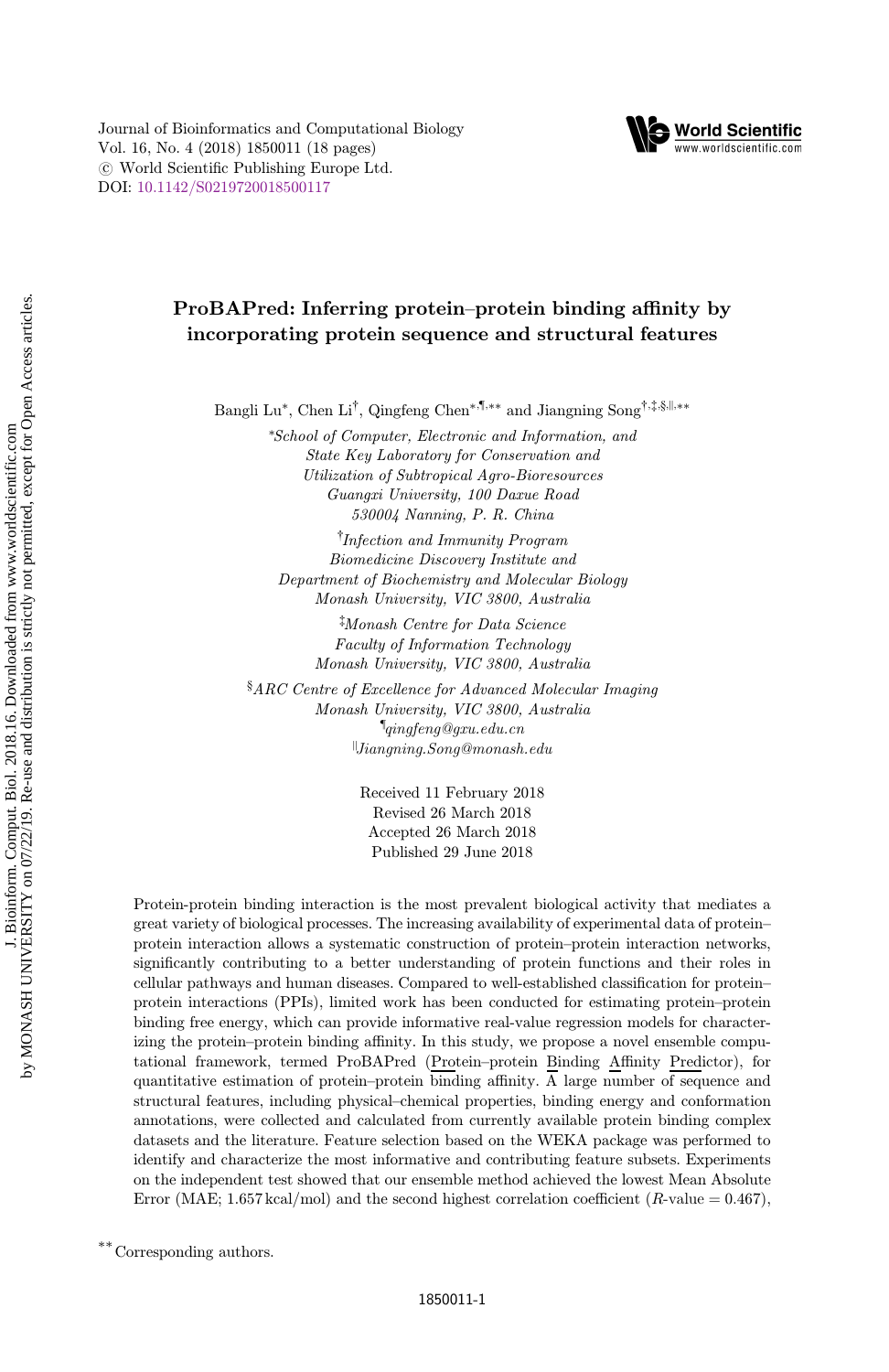#### B. Lu et al.

compared with the existing methods. The datasets and source codes of ProBAPred, and the supplementary materials in this study can be downloaded at http://lightning.med.monash.edu/ probapred/ for academic use. We anticipate that the developed ProBAPred regression models can facilitate computational characterization and experimental studies of protein–protein binding affinity.

Keywords: Protein–protein binding affinity; regression model; sequence-derived features; structural features; feature selection.

### 1. Introduction

A variety of biological activities are regulated and mediated by protein–protein interactions (PPIs). Protein–protein interactions underlie a myriad of biological activities, such as activation of DNA synthesis, $\frac{1}{2}$  gene transcription, $\frac{2}{7}$  protein trans $lational$  and signal transduction<sup>4</sup> among others. Subtle interruptions within protein interaction networks may result in changes in protein function, thereby leading to human diseases.<sup>5</sup> Protein binding free energy has been used as an important measure for protein interaction. $6$  Additionally, in terms of drug design applications, binding free energy can reliably reflect the activity of drugs with other biomolecules,<sup>7</sup> highlighting its potential in guiding drug design and enhancing the efficacy of treatment. In view of the importance of binding free energy, it is highly desirable to develop accurate quantitative models to accurately estimate protein binding free energy.

To date, a variety of computational approaches for PPI prediction have been proposed. Notably, two main research directions for PPI prediction have been established, i.e. PPI classification and PPI binding affinity estimation. The former has been well-established; a variety of computational models addressing this task have been published to date.<sup>8–12</sup> These approaches only generate binary classification results (i.e. prediction of PPI or nonPPI). The binary, less informative outputs of PPI classifiers can only roughly suggest the possibilities of proteins forming interactions. To address this, more and more attention has been recently paid to develop regression models to quantitatively estimate the protein–protein binding affinity. Regression is a type of statistical analysis method that usually takes a group of independent variables as the input to predict an dependent variable, aimed at formulating a mathematical expression between these variables.<sup>13</sup> Compared to PPI classification, protein–protein binding affinity estimation using regression models can provide real values, which are easier to interpret and facilitate experimental validation.

Despite the significance of protein–protein binding affinity estimation, a limited number of computational methods have been published compared to PPI classification. These included PPA Pred,  $^{14-16}$  DFIRE,  $^{17}$  PMF,  $^{18}$  ICs/NIS,  $^{19}$  and consensus model.<sup>20</sup> However, the predictive performance of these methods, measured by Mean Absolute Error (MAE) and correlation coefficient, was not satisfactory and require further improvement. Moreover, several published regression models did not provide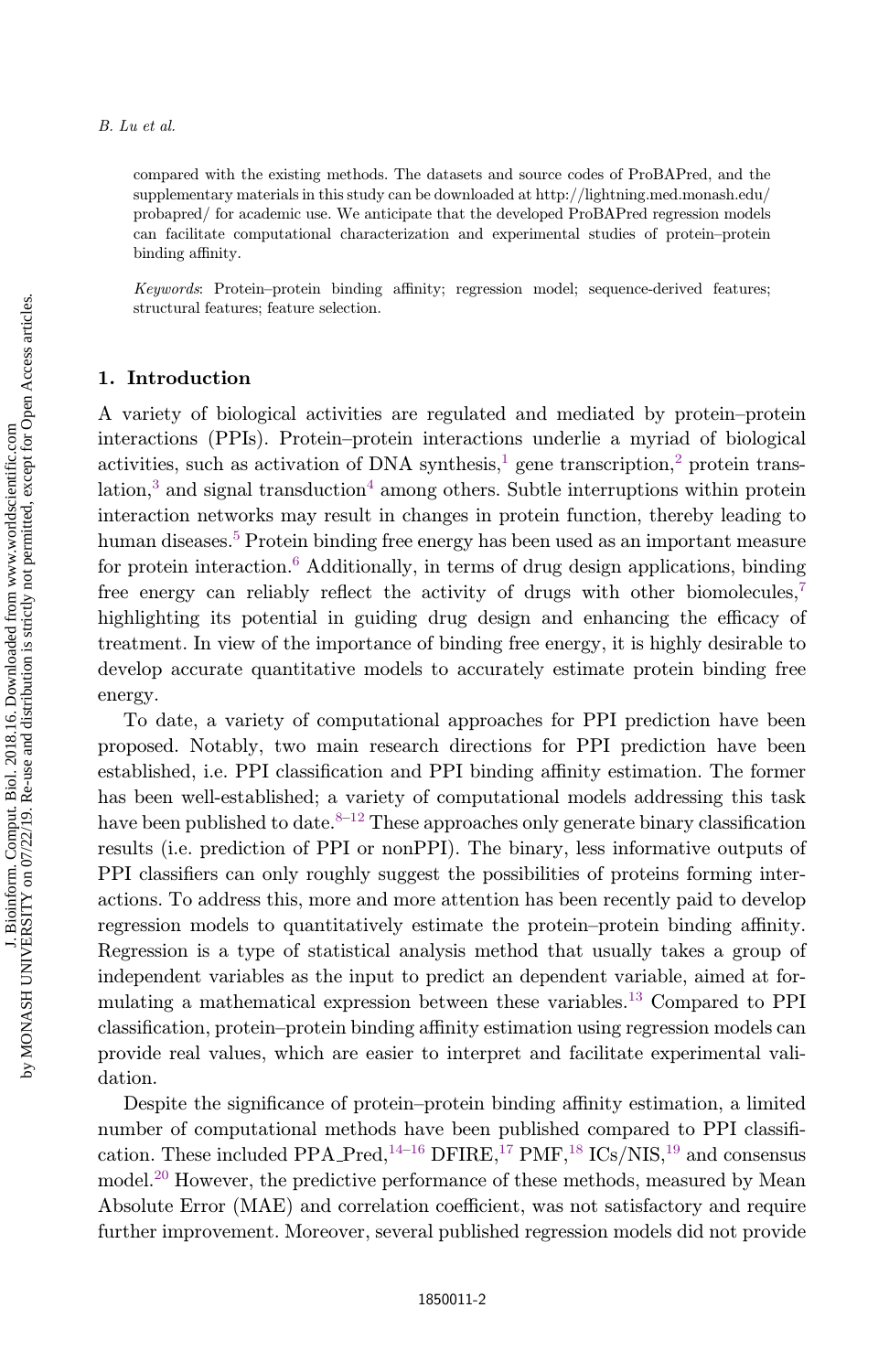web servers or local software tools, making them difficult to be practically applied. In this study, we proposed a novel computational framework for training regression models, termed Protein–protein Binding Affinity Predictor (ProBAPred) for accurate, real-valued estimation of protein–protein binding affinity, by incorporating protein sequence and structural features. We performed systematic feature selection experiments to identify the subsets of most contributing features that led to the best predictive performance based on the WEKA software package, $^{21}$  a widely used data mining platform. In particular, at the feature selection step, three effective methods based on attribute evaluator and search methods were employed to identify the optimal feature subsets based on performance comparison among the nine regression models. In addition, we proposed three ensemble frameworks, which were developed based on the combination of three best-performing regression models, i.e.  $MARS$ ,<sup>22</sup>  $\text{SMOreg}^{23}$  and Linear regression. The three regression models were further integrated by assigning specific weights according to their MAE and correlation coefficient obtained from the five-fold cross-validation. On the independent test, the unweighted ensemble model (selected as the optimal ProBAPred model) achieved the best performance, as indicated by the lowest MAE (1.657 kcal/mol) and the second highest correlation coefficient value  $(R$ -value  $= 0.467$ ), compared to the existing methods.

### 2. Material and Methods

## 2.1. Overall framework

The overall framework of ProBAPred is shown in Fig. 1. We can see that there exist four major steps for constructing ProBAPred models and evaluating their predictive performance. These four steps include Data collection and preprocessing, Feature extraction, Feature selection, and regression model establishment and validation. At the first step, two datasets were collected from previous studies<sup>14,15</sup> of protein– protein binding affinity. The first dataset<sup>15</sup> containing 135 PPI complexes with remarked bound complex and its unbound status was used as the benchmark dataset for performing five-fold cross-validation. The other dataset<sup>14</sup> consisting of 39 protein complexes, which did not overlap with the benchmark dataset of 135 PPI complexes, was used as the independent test dataset. At the second step, sequence-derived and structural features were extracted and calculated using several third-party computational tools. Please refer to Secs. 2.3 and 2.4 for more details. Feature selection experiments for sequence-derived features were conducted at the third step using attribute evaluator and search methods provided by the WEKA machine learning  $\text{platform}^{21}$  to characterize the most informative and contributing feature subsets. Due to the limited number of structural features available, we only conducted feature selection on sequence-derived features. More details regarding the calculation and extraction of structural features can be found in Sec. 2.4. During the last step, nine regression models and three ensemble frameworks were built using the WEKA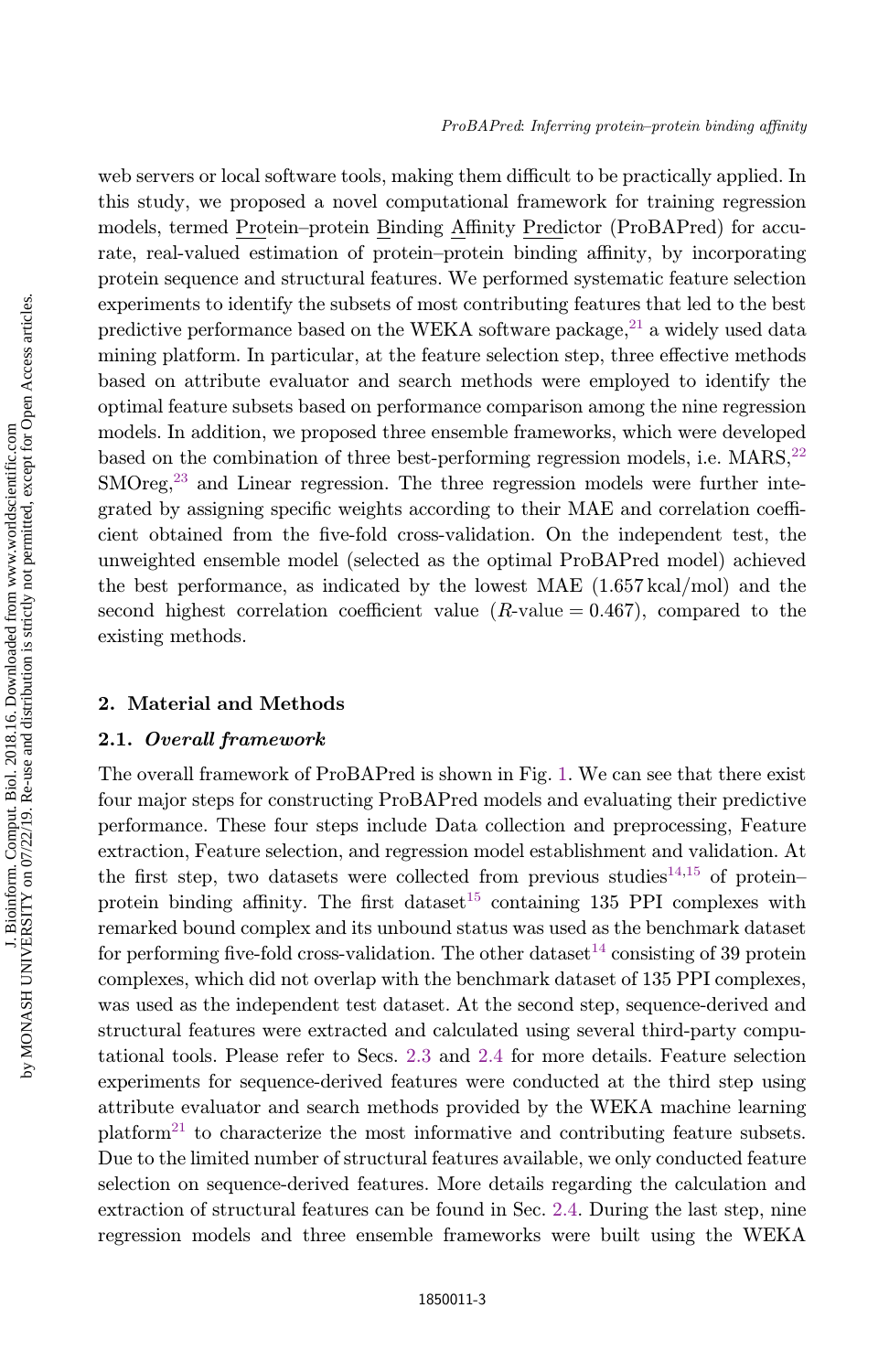

Fig. 1. The overall framework of ProBAPred.

package and MATLAB package, with their predictive performance evaluated and compared with other existing models (i.e. DFIRE and PMF) on both five-fold cross-validation and independent tests.

## 2.2. Data preprocessing

The benchmark dataset which was originally prepared by Kastritis  $et al.<sup>24</sup>$  and used in the study of Yugandhar *et al.*<sup>15</sup> contained 135 PPI complexes. These complexes (including bound and unbound status) were further categorized nine subgroups according to the function of the proteins: antibody versus antigen (10 complexes), antigen binding antibody (five complexes), enzyme versus inhibitor  $(31 \text{ complexes})$ , enzyme versus substrate (nine complexes), enzyme with a regulatory or accessory chain (11 complexes), noncognate (nine complexes), G protein containing (16 complexes), receptor protein containing (12 complexes), and unclassified (32 complexes). These complexes were included according to the following selection criteria: (1) the sequence length of each binding partner is greater than 50 residues; (2) the binding affinity the complex is known; and  $(3)$  the complex is heterodimeric and both interacting partners are proteins. Table S1 in the Supplementary File provides a detailed description of the benchmark dataset.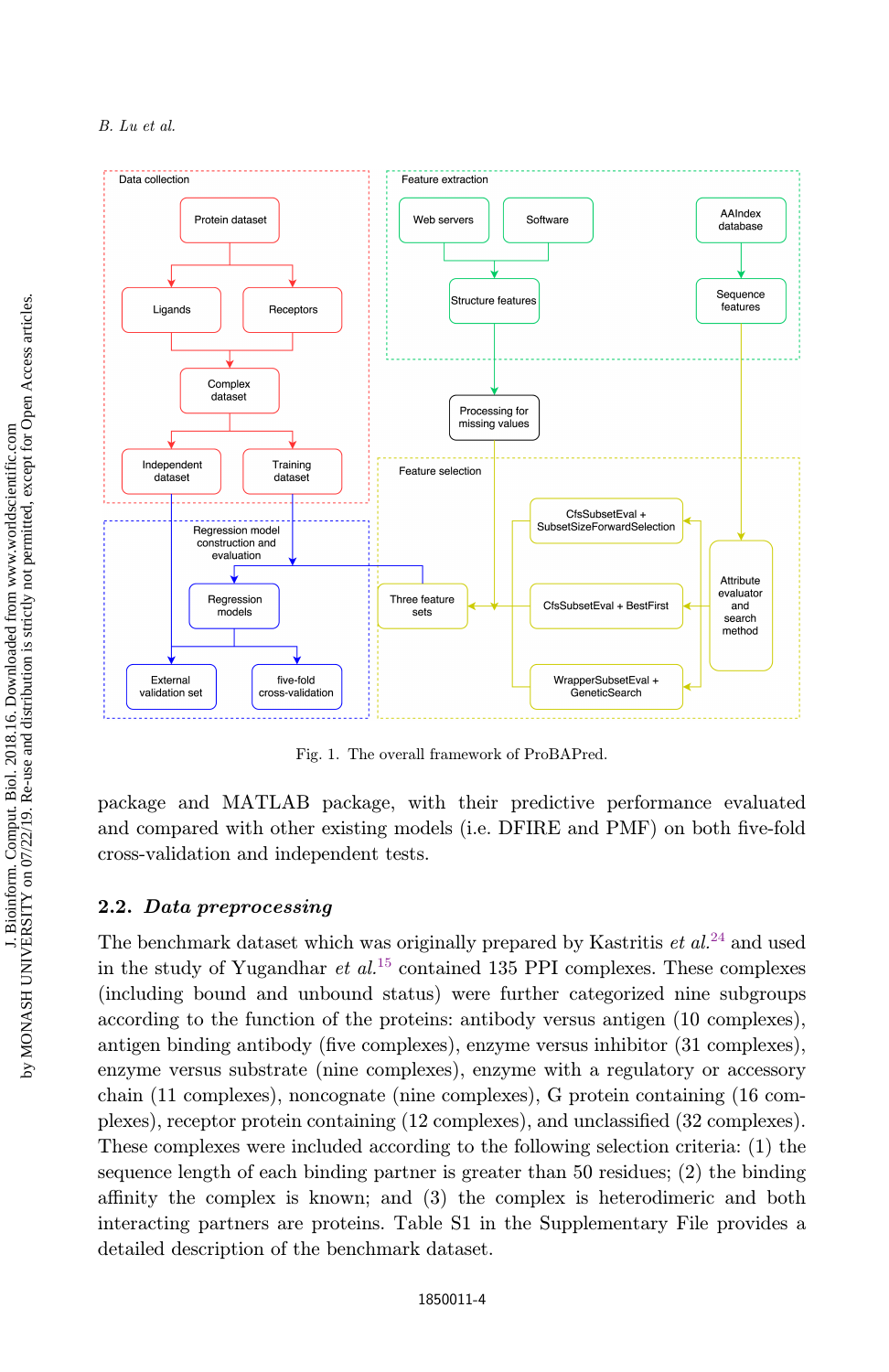In order to objectively evaluate the predictive performance, we collected 39 nonoverlapping complexes as an additional validation set, which was prepared by Moal *et al.*<sup>14</sup> to compare the performance of ProBAPred with that of other existing methods. Those binding complexes with partner protein shorter than 50 residues were disregarded. This validation set consists of two antibody–antigen complexes, two enzyme-inhibitor complexes, five enzymes with other complexes, six G-proteins containing complexes, nine receptor proteins containing complexes, and 15 unclassified complexes<sup>14</sup> (Refer to Supplementary Table S2 for more details).

## 2.3. Extraction of sequence-derived features

Sequence feature extraction. Amino acids are the fundamental building blocks of proteins and amino acid sequence determines the protein secondary structure and function.<sup>25</sup> A number of previous studies indicated that when used in combination with other informative features, sequence-derived features contribute to the predictive performance of the machine learning-based models for prediction of protein structural and functional properties.  $26-29$  Here, we collected 544 amino acid indices from the AAindex database<sup>30</sup> and 48 complementary properties from the literature<sup>31</sup> to calculate sequence features for protein complexes. AAindex is a set of 20 numerical values representing a variety of physicochemical and biological properties of amino acids. The other 48 sequence features extracted from the literature describe physical– chemical, energetic, and conformational properties of amino acids. A complete list of the 544 amino acid indices and 48 sequence features can be found in Table S3. We also computed the frequency of each amino acid of ligands and receptors as an additional type of sequence feature. The derived frequency was further multiplied by the corresponding value of amino acid from the amino acid features to calculate the total value of each amino acid in the ligands and receptors. Then, we divided the length of protein amino acid chain by the total value of each amino acid of ligands and receptors to obtain the average values of amino acid as sequence features. Taken together, a total of 23,650 sequence-derived features were initially extracted and calculated.

### 2.4. Extraction of structural features

Six different types of structural features were identified based on the available structures of protein complexes with respect to binding affinity, which included Atomic-accessible Surface Area (ASA), proportion of the interface residues, percentage of predicted binding site residues, normalized interface-packing (NIP) score and normalized surface complementarity (NSC) scores, coarse grain potentials, interresidue contacts, and noninteracting surface. A total of 53 structural features were then calculated to train the regression models together with the above-selected sequence-derived features (see Table S1 for more details). The calculated structural features are briefly discussed below.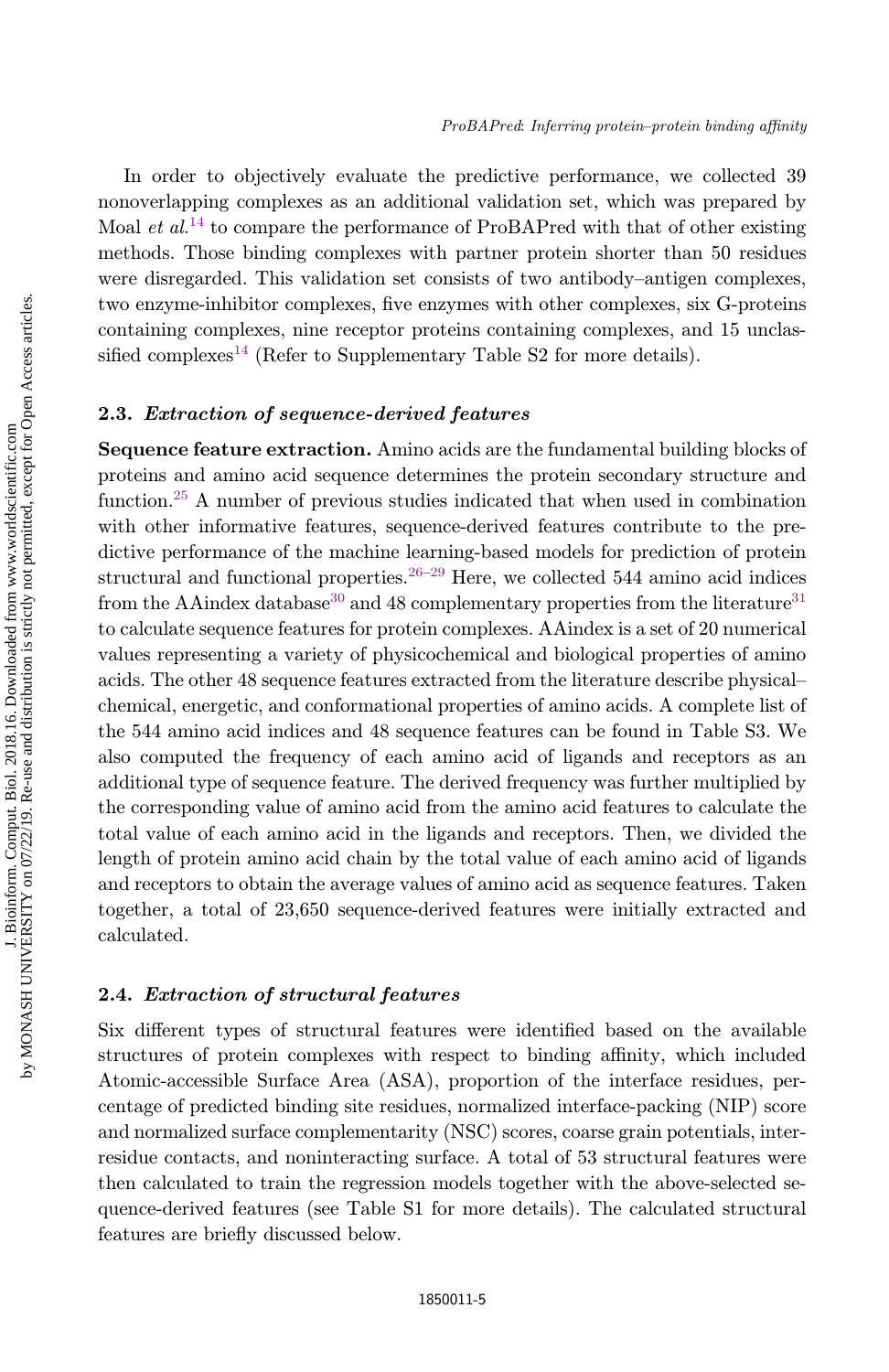Atomic-accessible Surface Area. ASA was calculated based on a structural window of 1.4Å radius over the surface of the protein using the NACCESS program  $(\text{http://www.bioinf.manchester.ac.uk/naccess/}). \DeltaASA, which is often used as an$ effective descriptor to measure the extent of protein binding,  $^{24}$  represents the absolute value of accessible surface area change between the bound and unbound status.

**Proportion of the interface residues.** We used  $DSSP<sup>32</sup>$  to extract the protein 7-class secondary structure annotations and calculated the proportion of interface residues based on the hydrogen bond estimation, which is considered relevant to the binding free energy.<sup>33</sup> The seven structural descriptors provided by DSSP included 310 helix,  $\alpha$ -helix,  $\pi$ -helix, residues in the isolated  $\beta$ -bridge, residue-extending strand participating in  $\beta$  ladder, and hydrogen bonded with turning and bend.

Percentage of predicted binding sites. The percentage of predicted binding sites has been previously reported to be important for understanding the recognition mechanism of protein–protein complexes.<sup>34</sup> The percentage of binding site residues is higher in the protein complexes with higher binding free energy than those with lower binding free energy.<sup>15</sup> To calculate the percentage, we first predicted protein– protein interacting (PPI) residues using the SPPIDER server.<sup>35</sup> Then, we calculated the percentage of predicted binding site residues for each PPI complex as an input feature and examined whether it could impact on the prediction of the complex binding affinity.

NIP and NSC scores. These included normalized interface-packing (NIP) score and normalized surface complementarity (NSC) score. NIP and NSC are two measures for describing the surface complementarity and atom packing based on the calculation of the protein interaction interface area,  $36\,$  which are informative for discriminating biological versus nonbiological protein–protein interactions. The interface area was defined as the solvent accessible surface area buried per subunit in the complex, whereas interface packing was defined based on the ratio of enclosed volume and total volume. The surface complementarity score was calculated by the ratio of the total complemented area and the minimum of total triangulated area between the two subunits. These features were suggested as robust measures for assessing geometric properties of protein interaction interfaces and describing selective binding of molecules.<sup>36</sup>

Coarse-grain potentials. Coarse-grain potentials refer to the multiscale coarsegraining (MS-CG) methodology,  $37$  including four-body potentials, general-four-body potentials, short-range potentials, and 23 two-body contact potentials of protein residues. All these potentials have been widely applied for studying ligand binding and protein design.<sup>38</sup> The values of these 26 coarse grain potentials<sup>38</sup> were calculated using the Potentials R'Us server.<sup>39</sup> They had a high correlation coefficient of  $0.34$ (refer to Table 1) with binding affinity.

Inter-residue contacts (ICs) and noninteracting surface (NIS). We calculated the number of ICs and the percentage of NIS used in the study of Vangone et al.<sup>19</sup> They generated features based on the amino acid type — polar/apolar — for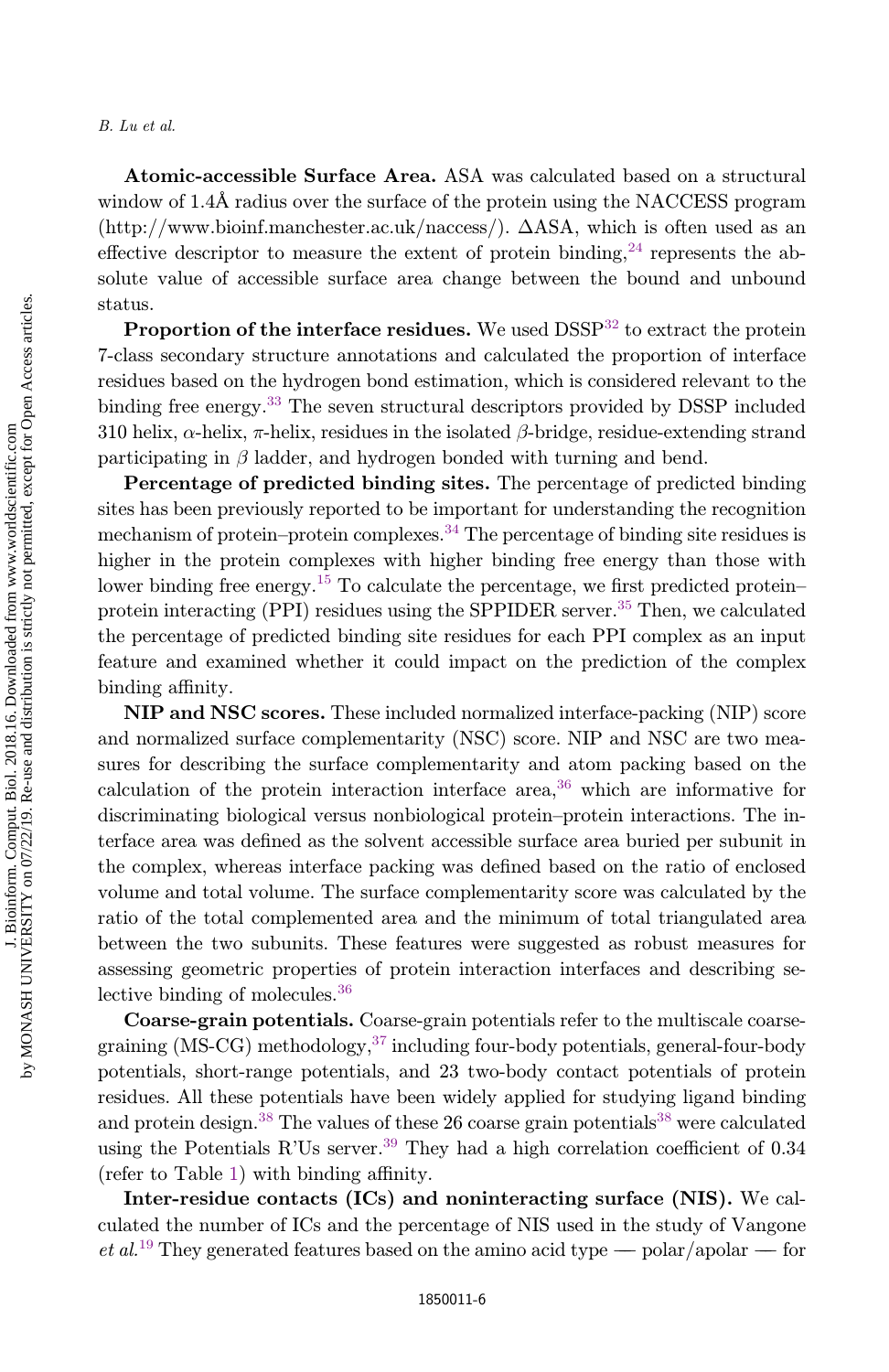NIS, and contact types  $-$  polar/polar, polar/apolar, charged/charged, charged/ apolar  $f{f}$  for the ICs.<sup>19</sup> According to the literature, these features are highly correlated with binding affinity.<sup>19</sup> A recent work has proved the effect of the NIS on binding affinity. $40$ 

## 2.5. Feature selection of sequence-derived features

The initial feature set might include noisy, redundant, and irrelevant features, which can yield to unsatisfactory prediction performance.<sup> $41-44$ </sup> Therefore, feature selection is an essential step to remove such redundant features and generate an optimal feature subset for training regression model. Because there were 53 structural features obtained, we only applied feature selection to select more informative sequence features. In particular, we applied several different feature evaluators in combination with a variety of search methods provided by WEKA to select most informative sequence features. Three combinations of feature evaluator and search methods were used, including  $CfsSubsetEval + SubsetSizeForwardSelection, <sup>45</sup>$  $CfsSubsetEval + BestFirst<sup>46</sup>$  and WrapperSubsetEval<sup>47</sup> + GeneticSearch,<sup>48</sup> which were implemented in WEKA. WEKA used the Pearson's correlation<sup>49</sup> to evaluate the importance of each feature. As a result, 5 features, 39 features, and 2007  $f$  features were finally selected by  $CfsSubsetEval + SubsetSizeForwardSelection$ ,  $CfsSubsetEval + BestFirst$ , and  $WrapperSubsetEval + GeneticSearch$ , respectively. We then combined three respective sequence feature sets with structural features, and further applied an incremental feature selection (IFS) method<sup>27</sup> to finally determine three optimized feature sets. The prediction performance trained based on the three optimized feature sets is discussed in the Results and Discussion section.

## 2.6. Construction and assessment of regression models

Nine different machine learning algorithms were used to build regression models to predict the binding affinity based on the optimized feature subset after feature selection, which included Support Vector Regression  $(SVR).<sup>50</sup> RBFNetwork.<sup>51</sup> Linear$ Regression, SMOreg,<sup>23</sup> Additive Regression,<sup>52</sup> Regression By Discretization,<sup>53</sup>  $M5P,$ <sup>54,55</sup> and Multivariate Adaptive Regression Splines (MARS).<sup>22</sup> All these algorithms except MARS, have been implemented in WEKA.<sup>21</sup> MARS was coded using the MATLAB in the ARESLab toolbox. Both five-fold cross-validation (using the benchmark dataset originally prepared by Yugandhar  $et al.<sup>15</sup>$  and independent tests (using the additional dataset prepared by Moal  $et al.<sup>14</sup>$ ) were performed to assess the predictive performance of these regression models. Three primary measures MAE, Pearson's correlation coefficient (i.e. PCC or R-value), and  $p$ -value were used to assess the predictive performance. MAE and PCC are defined as follows:

$$
\text{MAE} = \frac{\sum_{i=1}^{n} |Y_i - yi|}{n},\tag{1}
$$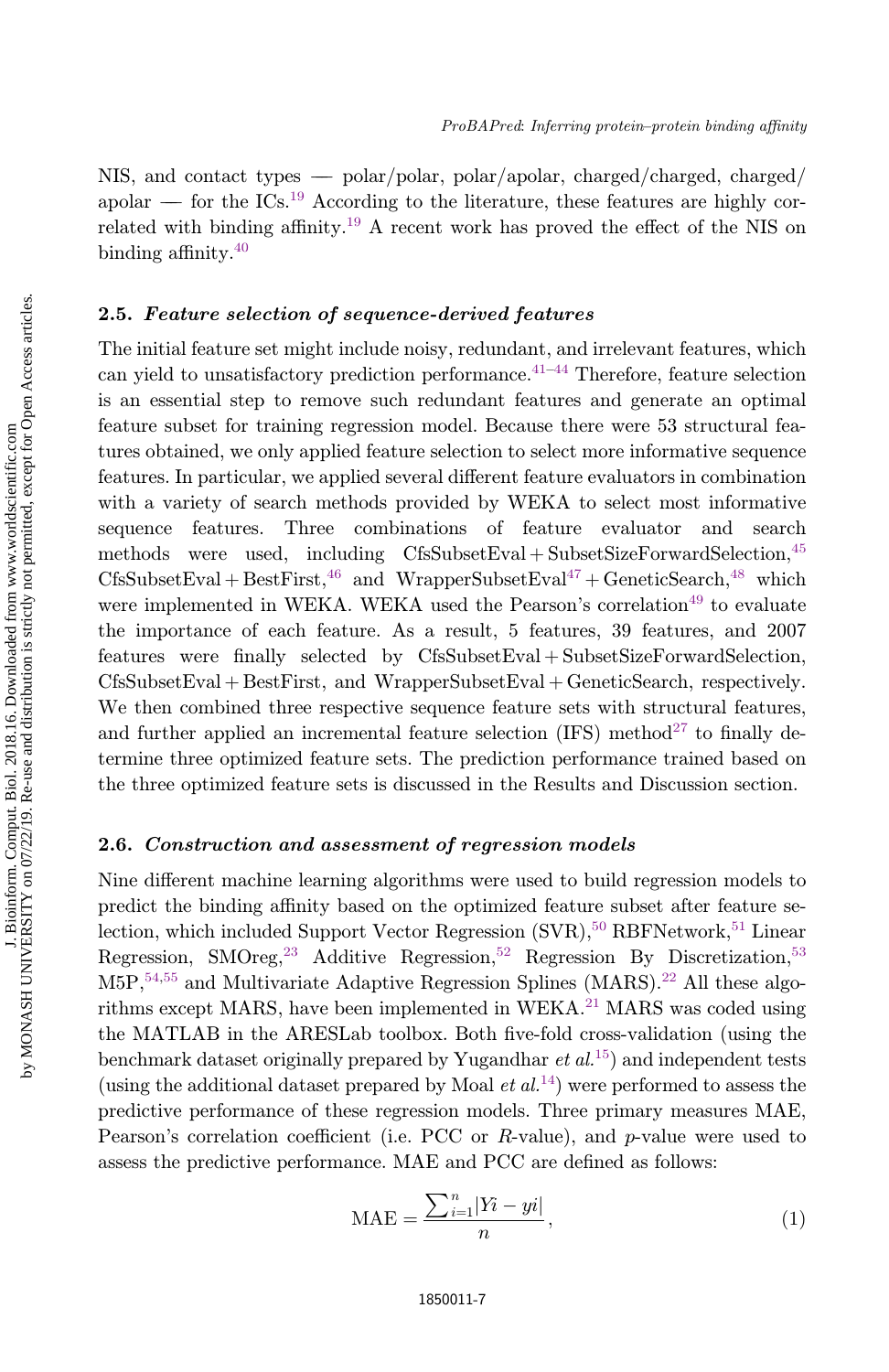$$
\text{PCC} = \frac{\sum_{i=1}^{n} (Y_i - \overline{Y})(yi - \overline{y})}{\sqrt{\sum_{i=1}^{n} (Y_i - \overline{Y})^2} \sqrt{\sum_{i=1}^{n} (yi - \overline{y})^2}}.
$$
(2)

#### 3. Results and Discussion

#### 3.1. Selected optimal features and their contribution

We applied three combinations of feature evaluator and search methods in WEKA, including  $CfsSubsetEval + SubsetSizeForwardSelection, CfsSubsetEval + BestFirst,$ and WrapperSubsetEval  $\uparrow$  GeneticSearch, as sequence feature selection methods in this study. As a result, we obtained three sequence feature sets after feature selection, which contained 5, 39, and 2007 sequence features, respectively. Refer to Supplementary Table S3 for more detail. As aforementioned, we calculated six types of structural features, including ASA, proportion of the interface residues, percentage of PPI residues, NIP and NSC scores, coarse grain potentials, and ICs/NIs, all of which have been previously shown to be relevant to protein–protein binding affinity. The maximum correlation coefficient values between each type of features and the experimental binding affinity in the benchmark dataset are shown in Table 1. We can see that except for the percentage of PPI residues, and NIP and NSC scores, all the other structural features had significant  $p$ -values (0.05 was used as the statistical significance threshold).

To characterize the importance of each feature in the structural feature set, we evaluated the correlation coefficient using nine regression models, by adding a feature each time from the initial structural feature set until all structural features (53 features in total) had been added once. Three correlation coefficient curves (Figs.  $2(a)-2(c)$ ), were plotted, corresponding to three feature sets containing 5, 39, and 2007 sequence feature sets, respectively. We found that the values of correlation coefficient values increased first and then declined after reaching the peak in the cases of certain regression models, e.g. RegressionByDiscretization, M5P, and MARS. After the number of added structural features reached 47, 53, and 47, respectively, the correlation coefficients achieved their maximum values in the case of MARS across all the three sequence feature sets. As a comparison, SMOreg and Linear

Table 1. The maximum correlation coefficients and the corresponding  $p$ -value between each type of features and experimental binding affinity.\*

| Structural feature type              | Correlation coefficient | $p$ -value |
|--------------------------------------|-------------------------|------------|
| ASA                                  | 0.2217                  | 0.005      |
| Proportion of the interface residues | 0.2075                  | 0.016      |
| Percentage of PPI residues           | 0.1166                  | 0.18       |
| NIP and NSC                          | 0.0118                  | 0.448      |
| Coarse grain potentials              | 0.3358                  | < 0.001    |
| ICs and NIS                          | 0.3632                  | < 0.001    |

Note: \*Correlation coefficients were reported as absolute values.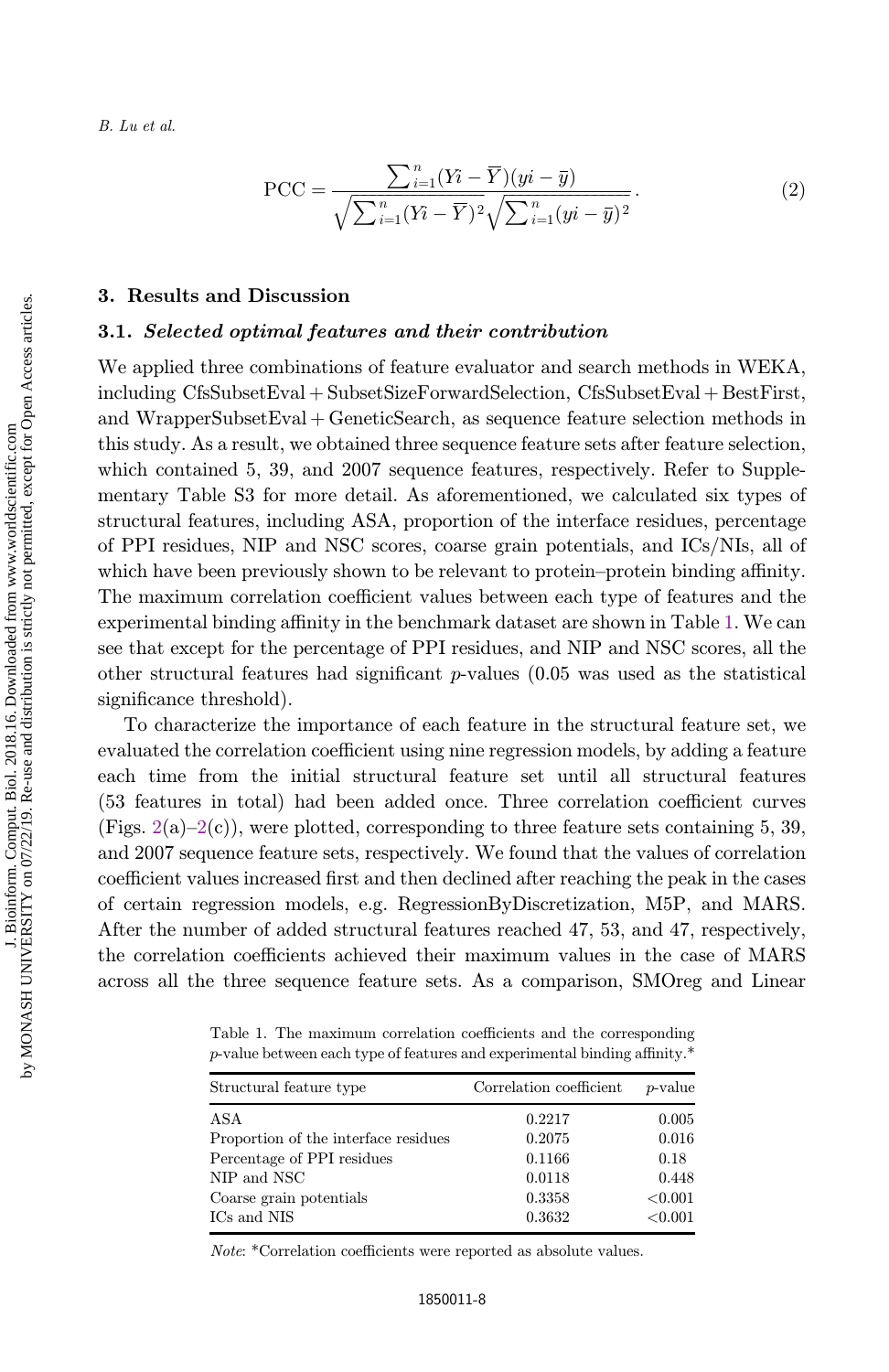

Fig. 2. Relationship between the predictive performance (evaluated by correlation coefficient) of different algorithms and the number of added structural features, based on: (a) feature set containing 2007 sequence features and structural features selected by IFS; (b) feature set containing 39 sequence features and structural features selected by IFS, and (c) feature set containing five sequence features and structural features selected by IFS. The x-axis indicates the number of incremental structural features added, and the  $y$ -axis means correlation coefficient between the experimental and predicted binding affinities based on nine respective regression models on five-fold cross-validation.

Regression showed a general trend for improvement, despite the presence of some fluctuation in the curve. Therefore, it is not surprising that the number of added features could impact on the performance of the regression models.

Table 2 provides the maximum correlation coefficient values and the corresponding numbers of structural features added. It can be seen that the correlation coefficient of MARS was 1.017–3.538 times greater than that of the other methods tested on the same feature set. Another observation was that several regression models could achieve their highest correlation coefficient values when all structural features (53 in total) were used to train the models. Therefore, in the following experimental studies, all structural features were used together with different sequence feature sets to build the regression models.

# 3.2. Performance of regression models trained using sequence and structural features on the five-fold cross-validation

In this section, we combined the three types of selected sequence-derived features (i.e. containing 5, 39, and 2007 sequence features) together with structural features to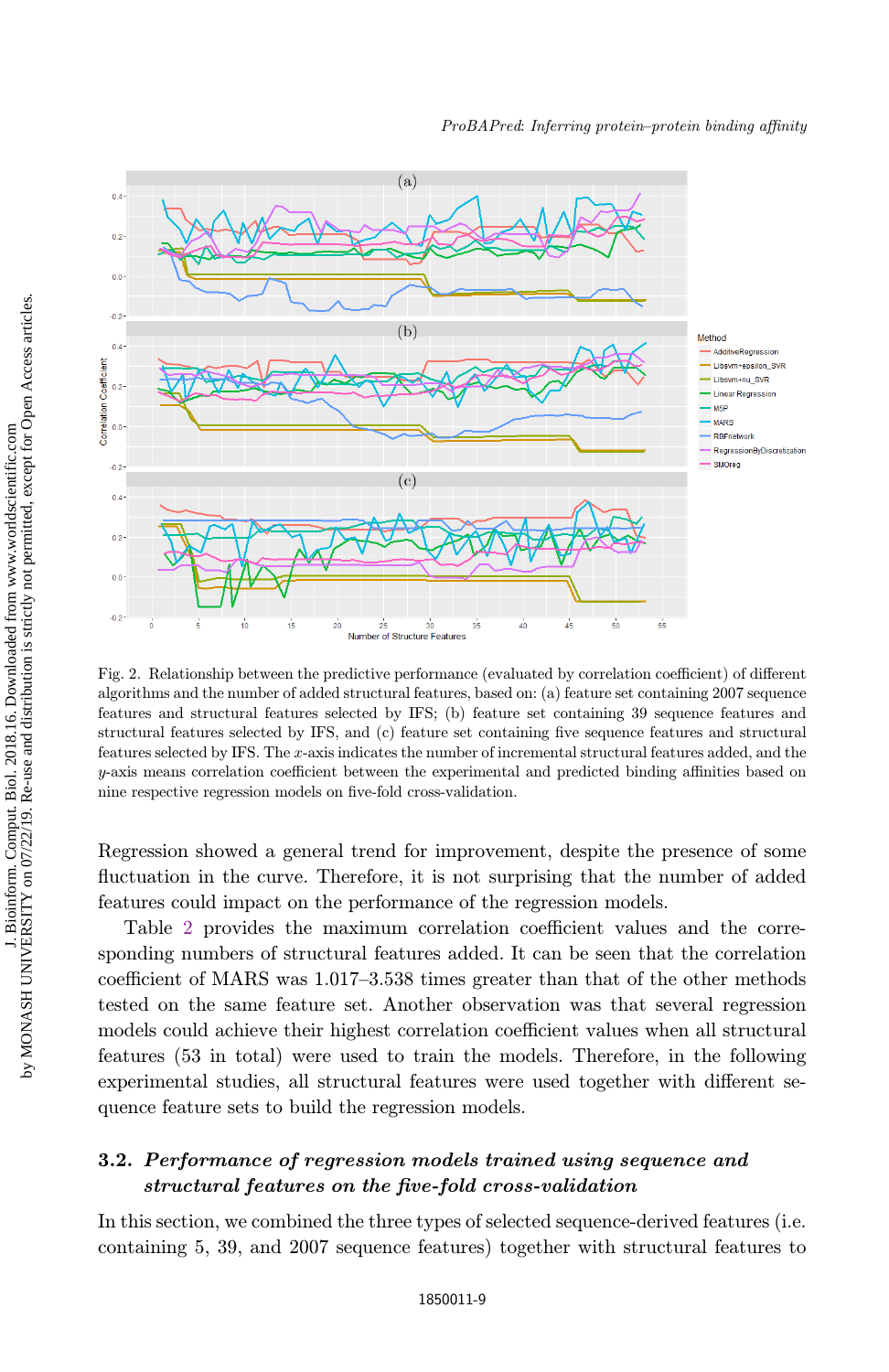|                                     | Correlation coefficient |                   |               |
|-------------------------------------|-------------------------|-------------------|---------------|
| Regression model                    | $53 + 5*$               | $53 + 39*$        | $53 + 2007*$  |
| $LibSVM + epsilon-SVR$ (regression) | 0.1206(3)               | $0.1187(46 - 53)$ | 0.2527(3)     |
| $LibsSWM + nu-SVR$ (regression)     | 0.1374(3)               | $0.1659(1-2)$     | $0.2668(1-3)$ |
| <b>RBF</b> network                  | 0.1709(19)              | 0.2433(5)         | 0.2856(21)    |
| Linear Regression                   | 0.2552(53)              | 0.2954(52)        | 0.2491(43)    |
| <b>SMOreg</b>                       | 0.297(51)               | 0.3288(52)        | 0.1756(53)    |
| AdditiveRegression                  | 0.3354(3)               | 0.3378(1)         | 0.3839(47)    |
| RegressionByDiscretization          | 0.4131(53)              | 0.3612(52)        | 0.1997(48)    |
| M5P                                 | $0.2506(50 - 51)$       | 0.3292(51)        | 0.3026(50)    |
| <b>MARS</b>                         | 0.389(47)               | 0.42(53)          | 0.376(47)     |

Table 2. The maximum correlation coefficient (absolute values) achieved by different algorithms based on different numbers of added structural features.

*Note*: \*Number of structural features  $+$  number of selected sequence features.

build and evaluate the nine regression models using the benchmark dataset on fivefold cross-validation. Note that MARS could only be trained using 118 complexes in the benchmark dataset, whereas the other 17 complexes could not be processed by MATLAB due to the presence of missing values. Table 3 shows the MAEs and R-values of all nine regression models. As shown, MARS achieved the overall highest  $R$ -value (representing the correlation coefficient) and relatively lower MAE  $(MAE = 2.36 \text{ kcal/mol}; R = 0.42)$  using the feature set that contained 53 structural and 39 selected sequence-derived features.

We further evaluated and compared the performance of other existing models for predicting binding affinity based on five-fold cross-validation using the benchmark dataset. The result shows that the MAE of three models (i.e. MARS, Linear Regression and SMOreg) outperformed DFIRE and PMF. Note that some existing methods could not be applied in the experiment. For example, the consensus model was inaccessible at the time of evaluation. The ICs/NIS model was trained using a

Table 3. Correlation coefficient values and MAEs of nine regression algorithms with different feature sets based on five-fold cross-validation. The values marked in bold represent the overall lowest MAEs and highest R-values for the regression models trained using corresponding feature sets.

| Regression model                      | $53 + 5*$ |            | $53 + 39*$ |            | $53 + 2007*$ |            |
|---------------------------------------|-----------|------------|------------|------------|--------------|------------|
|                                       | MAE       | $R$ -value | <b>MAE</b> | $R$ -value | <b>MAE</b>   | $R$ -value |
| $Libsum + epsilon$ $SVR$ (regression) | 2.3304    | $-0.1187$  | 2.3304     | $-0.1187$  | 2.3304       | $-0.1187$  |
| $Libsum + nu_SVR$ (regression)        | 2.3229    | $-0.1233$  | 2.3229     | $-0.1233$  | 2.3229       | $-0.1233$  |
| <b>RBF</b> network                    | 2.337     | $-0.1528$  | 2.3032     | 0.0756     | 2.1701       | 0.247      |
| Linear Regression                     | 2.5994    | 0.2552     | 2.8        | 0.2538     | 2.4819       | 0.1687     |
| <b>SMOreg</b>                         | 2.3998    | 0.2841     | 2.474      | 0.3077     | 3.1787       | 0.1756     |
| AdditiveRegression                    | 2.6012    | 0.1252     | 2.4744     | 0.249      | 2.6745       | 0.1971     |
| RegressionByDiscretization            | 2.2113    | 0.4131     | 2.4164     | 0.319      | 2.5908       | 0.1874     |
| M5P                                   | 2.4216    | 0.1808     | 2.3344     | 0.2764     | 2.3424       | 0.302      |
| <b>MARS</b>                           | 2.565     | 0.3066     | 2.36       | 0.42       | 2.68         | 0.27       |
| Average                               | 2.42      | 0.13       | 2.424      | 0.1844     | 2.53         | 0.145      |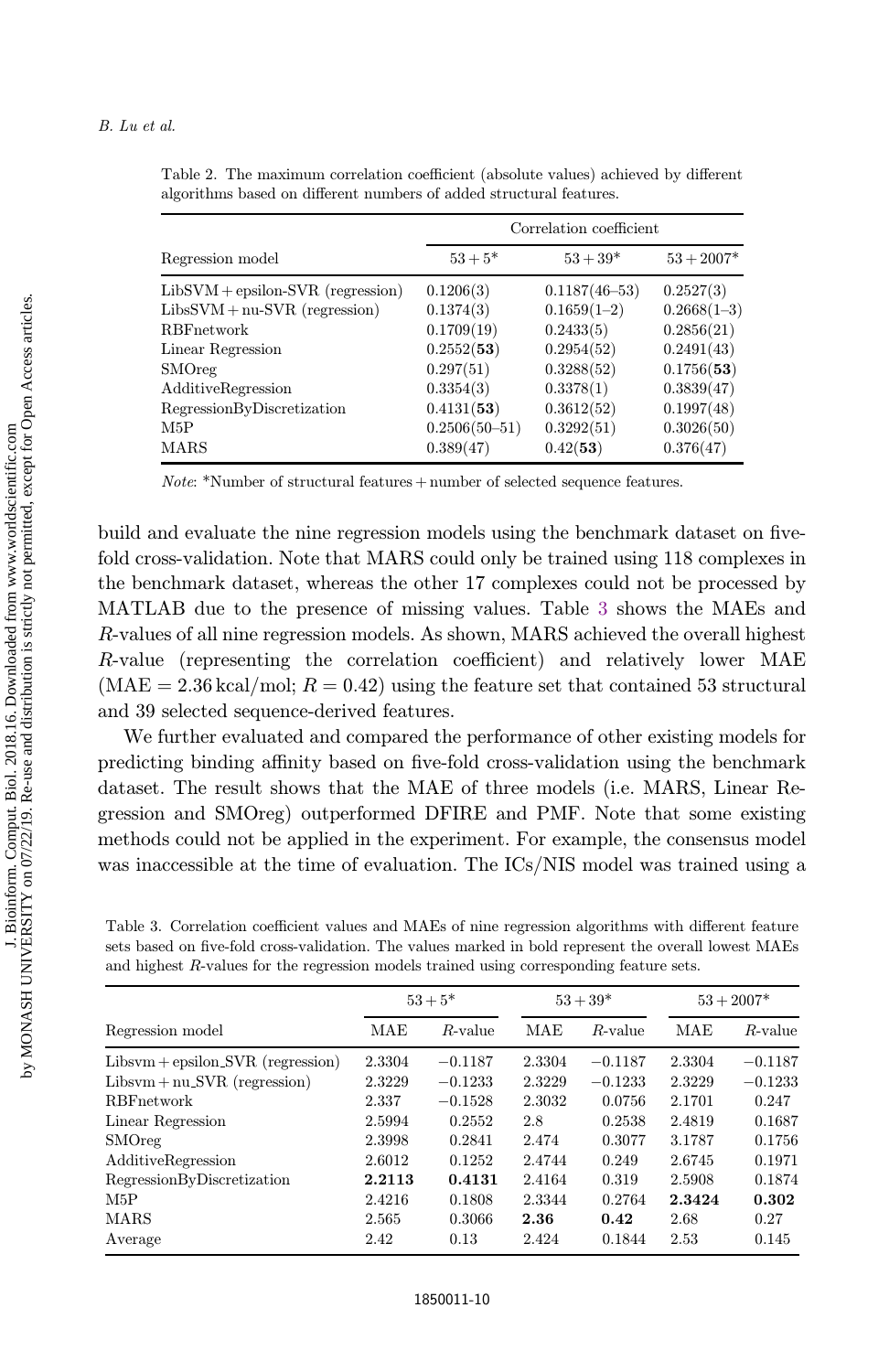dataset that contained 77 overlapping protein complexes with our benchmark dataset. PPA-Pred<sup>14–16</sup> was also not suitable for being included comparison as the benchmark dataset in this study was identical with the training dataset of PPA-Pred. The result shows that DFIRE achieved an MAE of 4.82 and an R-value of 0.341; whereas PMF achieved an MAE of 3.22 and an  $R$ -value of 0.34. It is noteworthy that MARS outperformed both DFIRE and PMF in terms of both MAE and R-value.

# 3.3. Performance comparison with existing methods based on independent test dataset

An external validation set was originally prepared by Moal *et al.* as the independent test dataset, which included 39 protein complexes. This independent test dataset did not overlap with the benchmark dataset used in this study, and thus is suitable for performing independent test of different methods. Four existing methods, including PPA-Pred, DFIRE, PMF, and ICs/NIS were compared with the nine regression models developed in Secs. 3.1 and 3.2 on this dataset.

Table 4 presents the predictive performance (evaluated in terms of MAE and R-value) of all the methods based on the independent test dataset using the  $53 + 39$ feature set. Although certain methods such as DFIRE and PMF achieved higher correlation coefficient values, the MAE values of these methods were high. As a comparison, the two regression models developed using LibSVM generally achieved lower MAEs but attained lowest correlation coefficient values of 0. As can be seen in Table 4, Linear Regression and SMOreg achieved lower MAEs and higher correlation coefficient values (Linear Regression:  $R = 0.4626$ , MAE = 1.7763 kcal/mol;

| Regression model                    | MAE       | $R$ -value  |
|-------------------------------------|-----------|-------------|
| $PPA-Pred^{14-16}$                  | 2.7       | 0.07        |
| DFIRE <sup>17</sup>                 | 6.904     | 0.424       |
| $PMF^{18}$                          | 3.095     | 0.407       |
| ICs/NIS                             | 1.869     | 0.499       |
| $LibSVM + epsilon SNR$ (regression) | 1.790     | 0           |
| $LibSVM + nu_SVR$ (regression)      | 1.711     | $\Omega$    |
| <b>RBF</b> network                  | 1.775     | 0.167       |
| AdditiveRegression                  | 2.037     | 0.203       |
| RegressionByDiscretization          | 2.329     | 0.176       |
| M5P                                 | 1.980     | 0.366       |
| Linear Regression                   | 1.776     | 0.463       |
| SMOreg                              | 1.947     | 0.458       |
| <b>MARS</b>                         | 1.958     | 0.205       |
| Weighted MAE                        | 1.66      | 0.463       |
| Weighted R                          | 1.662     | 0.449       |
| Unweighted                          | $1.657\,$ | $\,0.467\,$ |

Table 4. Performance comparison between different regression models in terms of MAE and correlation coefficients  $(R$ -value) evaluated on the independent test dataset.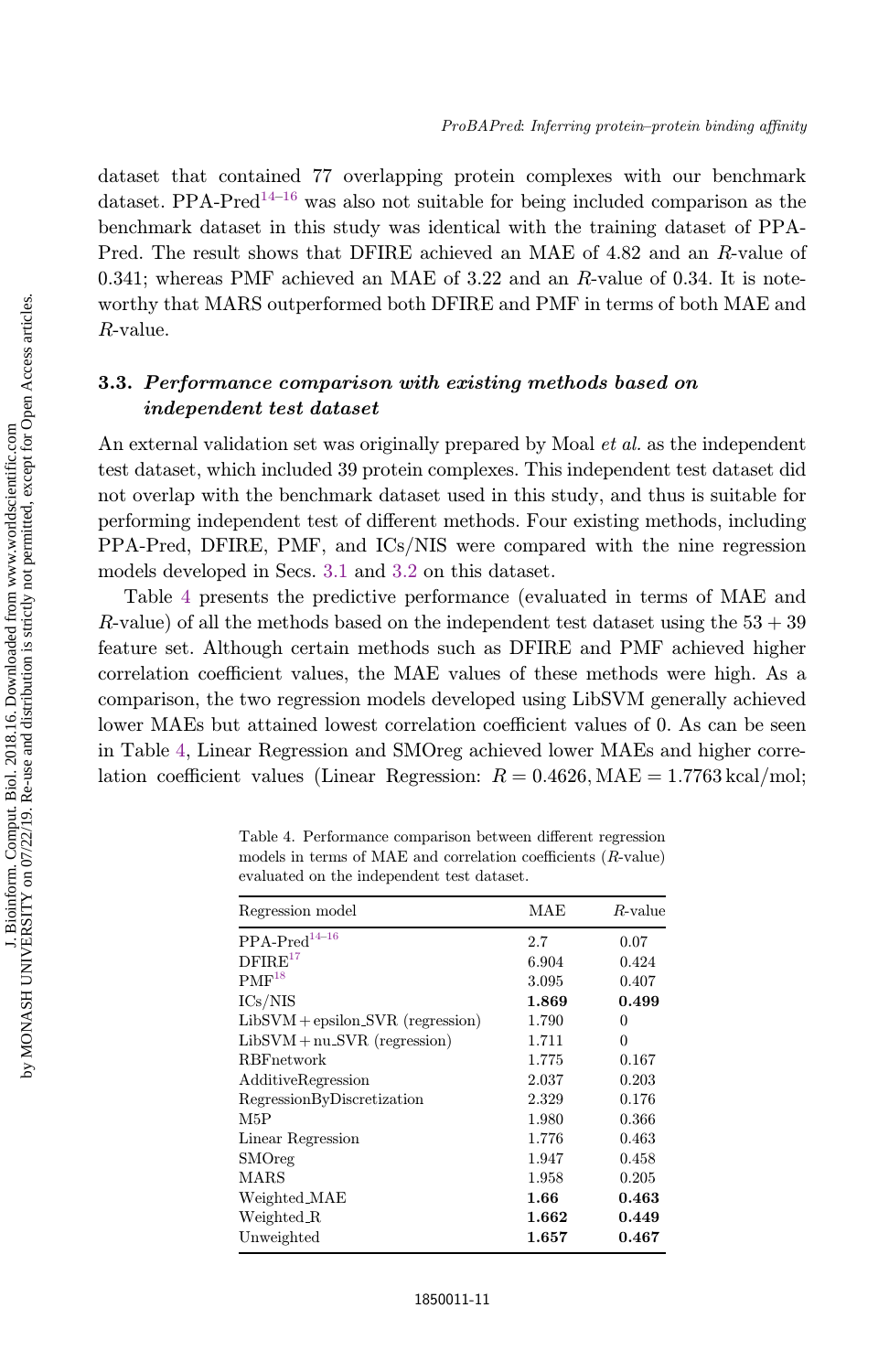SMOreg:  $R = 0.458$ , MAE = 1.9474 kcal/mol) compared to other models (except for ICs/NIS).

Because MARS performed well on five-fold cross-validation (Table 3), we were interested in exploring the possibility of combining three models (i.e. Linear Regression, SMOreg, and MARS) by assigning different weight to each model based on MAE (Weighted MAE) and R-value (Weighted  $R$ ) to further improve the predictive performance. For the Weighted MAE model, the weights were assigned based on their MAE values obtained on five-fold cross-validation using the benchmarking dataset (the weights of MARS, Linear Regression, and SMOreg were 0.358, 0.301, and  $0.341$ , respectively). While for the Weighted  $R$  model, the weights were assigned based on their  $R$ -values obtained on five-fold cross-validation using the benchmarking dataset (the weights of MARS, Linear Regression, and SMOreg were 0.428, 0.259, and 0.313, respectively). Moreover, we also built another ensemble model, called Unweighted, which assigned equal weights to all the three individual models (i.e. the weight was  $1/3$  for each). The predicted MAEs and R-values of these three ensemble models are shown in Table 4. It is notable that the Unweighted model trained using the  $53 + 39$  feature set achieved the lowest MAE values amongst all other methods on the independent test, with the  $R$ -values ranked as the second best in general. Altogether, considering both the MAE and R-value, we concluded that the Unweighted was the optimal model for predicting the binding affinity and used as the final model for ProBAPred.

## 3.4. Case study

To further test the predictive performance of ProBAPred, we presented a case study of two protein complexes from the independent dataset and applied ProBAPred to predict their binding affinity. The PDB ID of the first protein complex is  $3GC3.56$  Its ligand is important for receptor desensitization and is required for triggering "alternative" signals and regulating agonist-mediated G-protein coupled receptor (GPCR) signaling by mediating both receptor desensitization and resensitization processes.<sup>57</sup> The receptor of 3GC3 is a major protein of the polyhedral coat of coated pits and vesicles, and has been proposed to contribute to stabilization of kinetochore fibers of the mitotic spindle by acting as inter-microtubule bridge. $58$  The experimental and predicted binding affinities of  $3GC3$  were  $-7.75$  kcal/mol and 7.803 kcal/mol, respectively. The MAE for this case study complex was only 0.053 kcal/mol, indicating a good predictive result by ProBAPred. The PDB ID of the second protein complex is  $3AJB$ .<sup>59</sup> Its ligand is necessary for peroxisomal membrane proteins in the peroxisomes which are involved in peroxisome biosynthesis and integrity.<sup>60</sup> The receptor of 3AJB is thus essential for peroxisomal membrane proteins. It can bind and stabilize newly synthesized PMPs in the cytoplasm by interacting with their hydrophobic membrane-spanning domains.<sup>61</sup> The experimental and predicted binding affinities of this complex  $(3AJB)$  were  $-10.08$  kcal/mol and 10.04 kcal/mol, respectively. ProBAPred also achieved a lower MAE of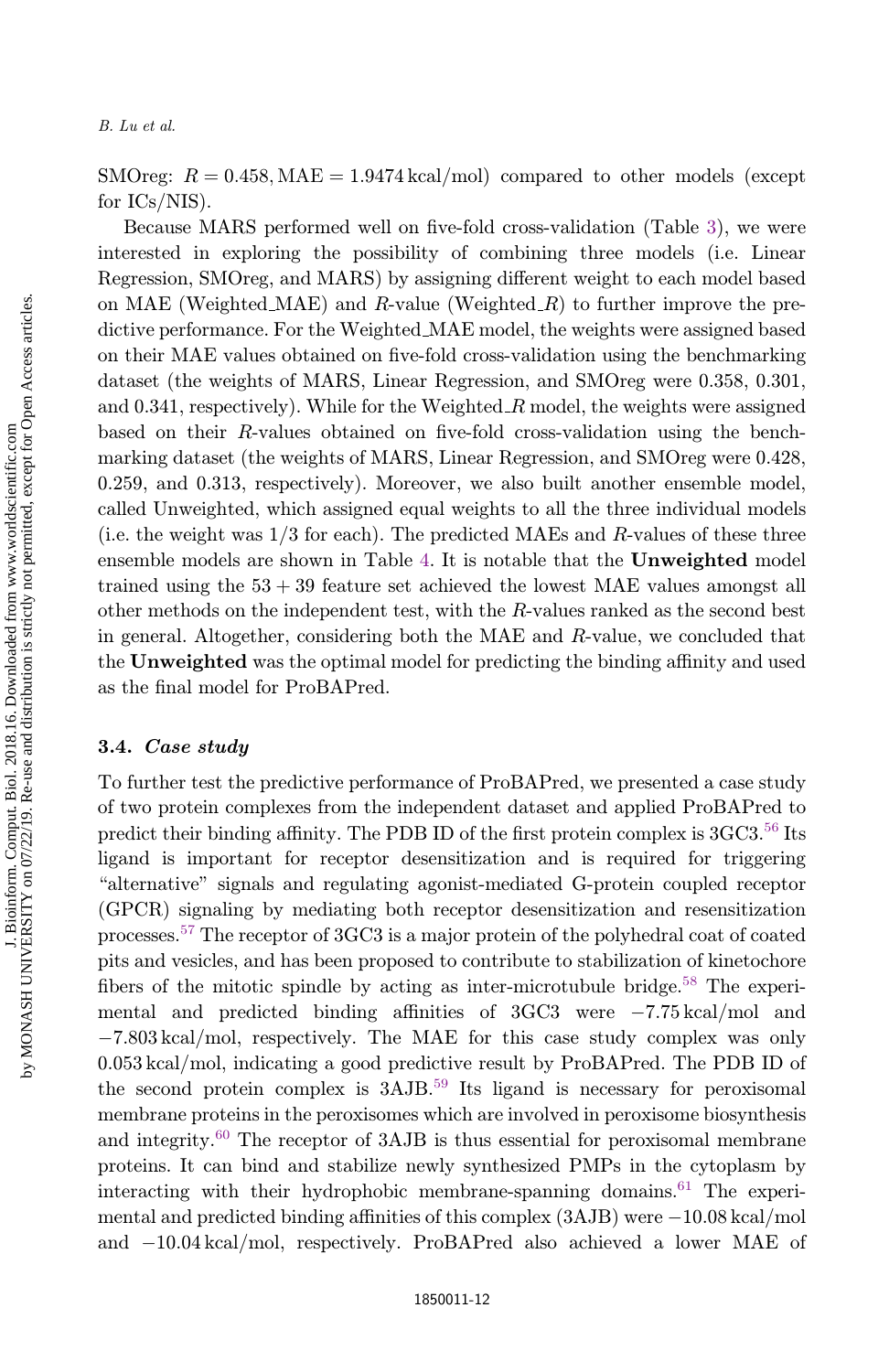0.04 kcal/mol for this complex. In summary, the comparison between the experimental binding affinity and the predicted value indicate that ProBAPred is capable of estimating the protein–protein binding affinity.

## 3.5. Software availability

We have made publicly available an online webpage of ProBAPred, which is available at http://lightning.med.monash.edu/probapred/. The source codes, user instructions, supplementary documents, and examples can be downloaded from this website. All these materials are freely available for academic purposes. The source codes were written in MATLAB and Java programming languages, and accordingly dependency check is recommended prior to the installation. We also provided a detailed user instruction document within the downloaded source codes with regards to essential procedures of how to run ProBAPred locally. In addition, we also provided our contact detail so that users can report potential bugs and help improve ProBAPred.

## 4. Conclusion

Protein–protein binding and interaction is a fundamental biological process. Accurate estimation of protein–protein binding affinity can significantly contribute to characterization of novel interacting partner, facilitation of mechanistic studies and generation of new biological hypothesis. In this paper, we proposed ProBAPred, a useful ensemble regression-based computational framework by integrating a variety of protein sequence-derived and structural features to accurately estimate the binding affinity. A number of feature selection methods were used to select optimized feature sets. We generated nine individual regression models and three ensemble models based on weighting strategies and benchmarked the performance of these models with other existing methods. Five-fold cross-validation, independent test, and case studies showed that ProBAPred could accurately quantify the relationship between protein sequence/structural features and the binding affinity. We hope that ProBAPred can be employed as a useful tool for accurate prediction of protein– protein binding affinity and guide biologists with their hypothesis generation and experimental validation.

## Conflicts of Interest

There are no conflicts of interest to declare.

### Acknowledgments

This work was financially supported by grants from the National Natural Science Foundation of China (NSFC) (61363025 and 61751314), a key project of Natural Science Foundation of Guangxi (2017GXNSFDA198033) and a key research and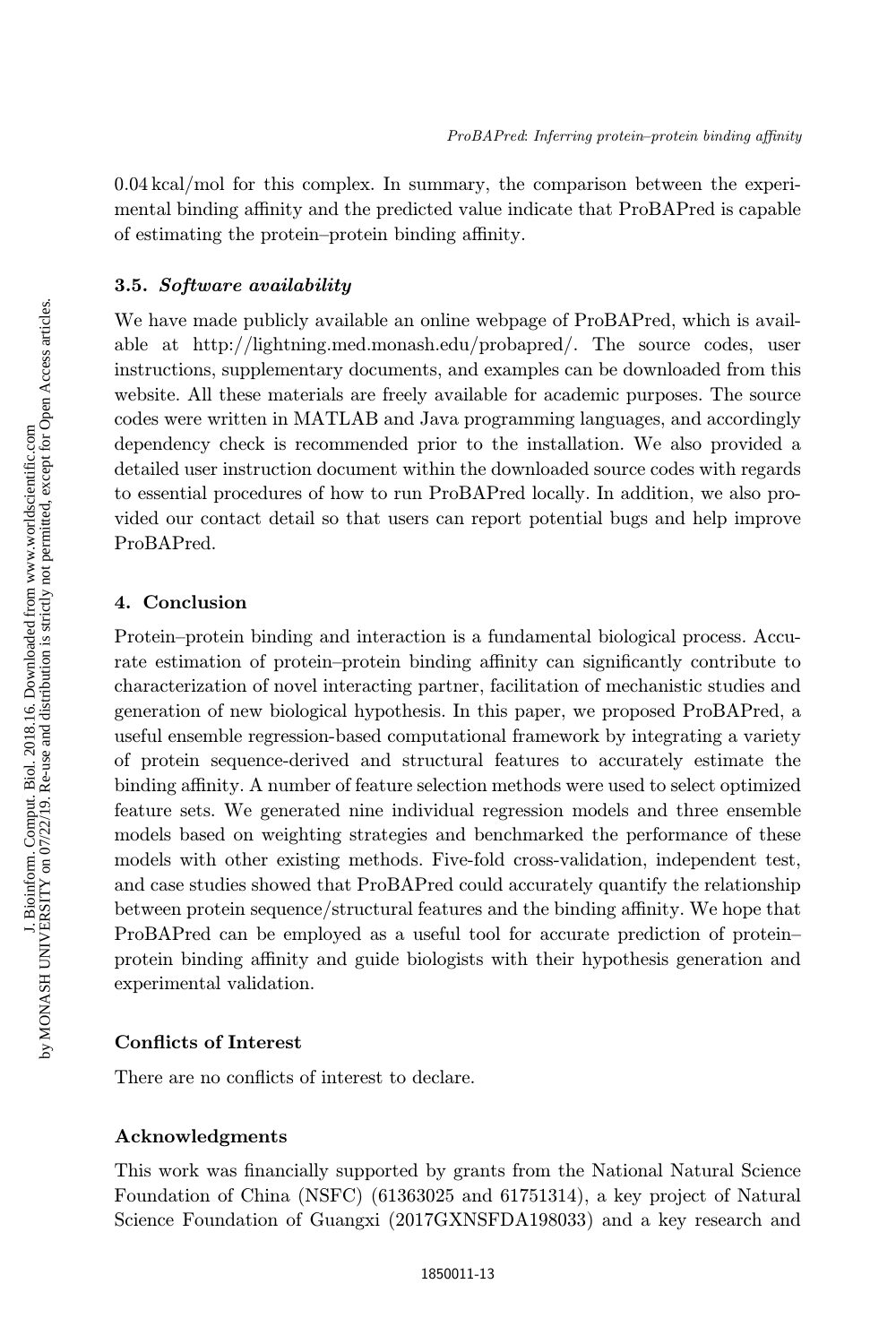development plan of Guangxi (AB17195055), the Australian Research Council (ARC) (LP110200333 and DP120104460), the National Health and Medical Research Council of Australia (NHMRC) (4909809), the National Institute of Allergy and Infectious Diseases of the National Institutes of Health (R01 AI111965), and a Major Inter-Disciplinary Research (IDR) project awarded by Monash University. Bangli Lu and Chen Li contributed equally to this work.

## Author Contributions Statement

Q. C. and J. S. conceived and designed the project; C. L. and B. L. performed data collection, feature selection, model construction, evaluation and drafted the manuscript; J. S. and Q. C. provided critical feedback for the study and participated in the discussion for data analysis; All authors revised and approved the manuscript.

## References

- 1. Shibutani S, Takeshita M, Grollman AP, Insertion of specific bases during DNA synthesis past the oxidation-damaged base 8-oxodG, Nature 349:431–434, 1991, doi:10.1038/ 349431a0.
- 2. Forsythe JA et al., Activation of vascular endothelial growth factor gene transcription by hypoxia-inducible factor 1, Mol Cell Biol 16:4604–4613, 1996.
- 3. Ma Y, Hendershot LM, Delineation of a negative feedback regulatory loop that controls protein translation during endoplasmic reticulum stress, J Biol Chem 278:34864–34873, 2003, doi:10.1074/jbc.M301107200.
- 4. Apel K, Hirt H, Reactive oxygen species: Metabolism, oxidative stress, and signal transduction, Annu Rev Plant Biol 55:373–399, 2004, doi:10.1146/annurev.arplant. 55.031903.141701.
- 5. Vidal M, Cusick ME, Barabasi AL, Interactome networks and human disease, Cell 144:986–998, 2011, doi:10.1016/j.cell.2011.02.016.
- 6. Massova I, Kollman P, Computational alanine scanning to probe protein-protein interactions: A novel approach to evaluate binding free energies,  $J Am Chem Soc 121:11$ , 1999.
- 7. Ajay A, Murcko MA, Computational methods to predict binding free energy in ligandreceptor complexes, J Med Chem 38:4953–4967, 1995.
- 8. Sun T, Zhou B, Lai L, Pei J, Sequence-based prediction of protein–protein interaction using a deep-learning algorithm, *BMC Bioinf* 18:277, 2017, doi:10.1186/s12859-017-1700-2.
- 9. Perovic V et al., TRI tool: A web-tool for prediction of protein-protein interactions in human transcriptional regulation, Bioinformatics 33:289–291, 2017, doi:10.1093/ bioinformatics/btw590.
- 10. Mirabello C, Wallner B, InterPred: A pipeline to identify and model protein-protein interactions, Proteins 85:1159–1170, 2017, doi:10.1002/prot.25280.
- 11. Garcia-Garcia J et al., iFrag: A protein–protein interface prediction server based on sequence fragments, *J Mol Biol* 429:382-389, 2017, doi:10.1016/j.jmb.2016.11.034.
- 12. Wang YB et al., Predicting protein–protein interactions from protein sequences by a stacked sparse autoencoder deep neural network, Mol Biosyst 13:1336–1344, 2017, doi:10.1039/c7mb00188f.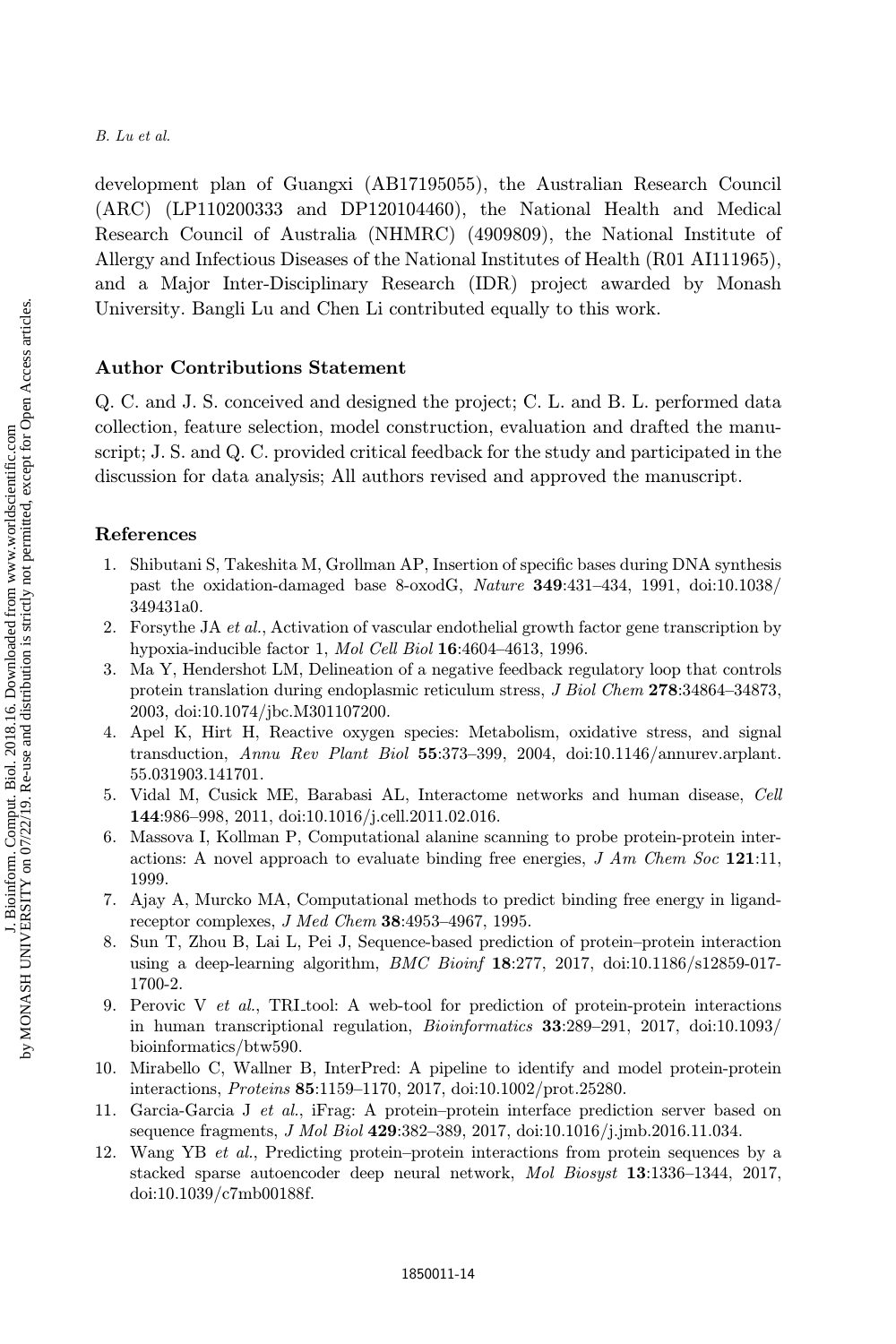- 13. Armstrong JS, Illusions in regression analysis, Int J Forecasting 28:689–694, 2012, doi:10.1016/j.ijforecast.2012.02.001.
- 14. Moal IH, Fernandez-Recio J, Comment on 'protein–protein binding affinity prediction from amino acid sequence', *Bioinformatics* **31**:614–615, 2015, doi:10.1093/bioinformatics/ btu682.
- 15. Yugandhar K, Gromiha MM, Protein–protein binding affinity prediction from amino acid sequence, Bioinformatics 30:3583–3589, 2014, doi:10.1093/bioinformatics/btu580.
- 16. Yugandhar K, Gromiha MM, Response to the comment on `protein–protein binding affinity prediction from amino acid sequence',  $Bioinformatics$  31:978, 2015, doi:10.1093/ bioinformatics/btu821.
- 17. Liu S, Zhang C, Zhou H, Zhou Y, A physical reference state unifies the structure-derived potential of mean force for protein folding and binding, Proteins 56:93–101, 2004, doi:10.1002/prot.20019.
- 18. Su Y, Zhou A, Xia X, Li W, Sun Z, Quantitative prediction of protein–protein binding affinity with a potential of mean force considering volume correction, *Protein Sci* 18:2550–2558, 2009, doi:10.1002/pro.257.
- 19. Vangone A, Bonvin AM, Contacts-based prediction of binding affinity in protein-protein complexes, Elife 4:e07454, 2015, doi:10.7554/eLife.07454.
- 20. Moal IH, Agius R, Bates PA, Protein–protein binding affinity prediction on a diverse set of structures, Bioinformatics 27:3002–3009, 2011, doi:10.1093/bioinformatics/btr513.
- 21. Hall M et al., The WEKA data mining software: An update, ACM SIGKDD Explorations Newsletter 11:9, 2009.
- 22. Friedman JH, Multivariate adaptive regression splines, Ann Stat 19:1–67, 1991, doi:10.1214/aos/1176347963.
- 23. Shevade SK, Keerthi SS, Bhattacharyya C, Murthy KRK, Improvements to the SMO algorithm for SVM regression, IEEE Trans Neural Netw 11:1188–1193, 2000, doi:10.1109/72.870050.
- 24. Kastritis PL  $et al., A structure-based benchmark for protein–protein binding affinity,$ Protein Sci 20:482-491, 2011, doi:10.1002/pro.580.
- 25. Sadowski MI, Jones DT, The sequence-structure relationship and protein function prediction, Curr Opin Struct Biol 19:357-362, 2009, doi:10.1016/j.sbi.2009.03.008.
- 26. Ng PC, Henikoff S, SIFT: Predicting amino acid changes that affect protein function, Nucl Acids Res 31:3812–3814, 2003.
- 27. Li F et al., GlycoMine: A machine learning-based approach for predicting N-, C- and O-linked glycosylation in the human proteome, Bioinformatics 31:1411–1419, 2015, doi:10.1093/bioinformatics/btu852.
- 28. Wang Y et al., Knowledge-transfer learning for prediction of matrix metalloprotease substrate-cleavage sites, Sci Rep 7:5755, 2017, doi:10.1038/s41598-017-06219-7.
- 29. Song J et al., PROSPERous: High-throughput prediction of substrate cleavage sites for 90 proteases with improved accuracy, Bioinformatics 34:684–687, 2017, doi:10.1093/ bioinformatics/btx670.
- 30. Kawashima S et al., AAindex: Amino acid index database, progress report 2008, Nucleic  $Acids Res$  36:D202-205, 2008, doi:10.1093/nar/gkm998.
- 31. Gromiha MM, A statistical model for predicting protein folding rates from amino acid sequence with structural class information, J Chem Inf Model 45:494–501, 2005, doi:10.1021/ci049757q.
- 32. Kabsch W, Sander C, Dictionary of protein secondary structure: Pattern recognition of hydrogen-bonded and geometrical features, Biopolymers 22:2577–2637, 1983, doi:10.1002/bip.360221211.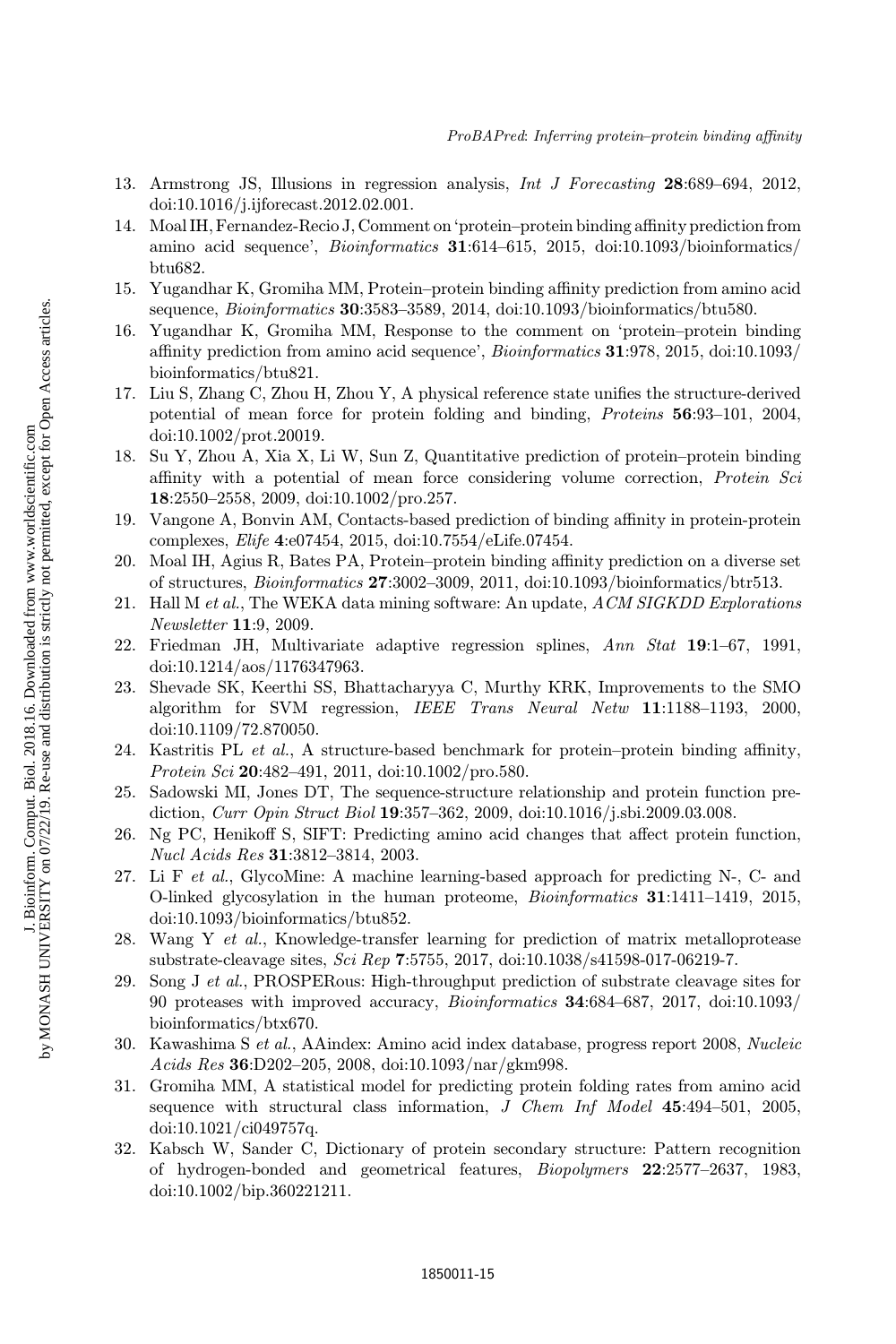- 33. Noskov SY, Lim C, Free energy decomposition of protein–protein interactions, Biophys J 81:737–750, 2001, doi:10.1016/S0006-3495(01)75738-4.
- 34. Chakrabarti P, Janin J, Dissecting protein–protein recognition sites, Proteins 47:334– 343, 2002.
- 35. Porollo A, Meller J, Prediction-based fingerprints of protein–protein interactions, Proteins 66:630–645, 2007, doi:10.1002/prot.21248.
- 36. Mitra P, Pal D, New measures for estimating surface complementarity and packing at protein–protein interfaces, FEBS Lett  $584:1163-1168$ , 2010, doi:10.1016/j.febslet. 2010.02.021.
- 37. Izvekov S, Voth GA, A multiscale coarse-graining method for biomolecular systems, J Phys Chem B 109:2469–2473, 2005, doi:10.1021/jp044629q.
- 38. Pokarowski P et al., Inferring ideal amino acid interaction forms from statistical protein contact potentials, Proteins 59:49–57, 2005, doi:10.1002/prot.20380.
- 39. Feng Y, Kloczkowski A, Jernigan RL, Potentials `R' Us web-server for protein energy estimations with coarse-grained knowledge-based potentials, BMC Bioinf 11:92, 2010, doi:10.1186/1471-2105-11-92.
- 40. Kastritis PL, Rodrigues JP, Folkers GE, Boelens R, Bonvin AM, Proteins feel more than they see: Fine-tuning of binding affinity by properties of the non-interacting surface,  $J$ Mol Biol 426:2632–2652, 2014, doi:10.1016/j.jmb.2014.04.017.
- 41. Li Y et al., Accurate in silico identification of species-specific acetylation sites by integrating protein sequence-derived and functional features, Sci Rep 4:5765, 2014, doi:10.1038/srep05765.
- 42. Wang M et al., Cascleave 2.0, a new approach for predicting caspase and granzyme cleavage targets, Bioinformatics 30:71–80, 2014, doi:10.1093/bioinformatics/btt603.
- 43. Song J et al., PhosphoPredict: A bioinformatics tool for prediction of human kinasespecific phosphorylation substrates and sites by integrating heterogeneous feature selection, Sci Rep 7:6862, 2017, doi:10.1038/s41598-017-07199-4.
- 44. Saeys Y, Inza I, Larranaga P, A review of feature selection techniques in bioinformatics, Bioinformatics 23:2507–2517, 2007, doi:10.1093/bioinformatics/btm344.
- 45. Derksen S, Keselman H, Backward, forward and stepwise automated subset selection algorithms: Frequency of obtaining authentic and noise variables, Br J Math Stat Psychol 45:18, 1992.
- $46.$  Selvakuberan K, Indradevi M, Rajaram R, Combined feature selection and classification  $-$ A novel approach for the categorization of web pages, J Inf Comput Sci 3:7, 2008.
- 47. Devi MI, Rajaram R, Selvakuberan K, Generating best features for web page classification, Webology 5:377–384, 2008.
- 48. Hajela P, Lin C, Genetic search strategies in multicriterion optimal design, *Struct Optim* 4:9, 1992.
- 49. Hunt RJ, Percent agreement, Pearson's correlation, and kappa as measures of interexaminer reliability, J Dent Res 65:128-130, 1986, doi:10.1177/00220345860650020701.
- 50. Chang CC, Lin CJ, LIBSVM: A library for support vector machines, ACM Trans Intel Syst Tec 2, 2011, doi:Artn 2710.1145/1961189.1961199.
- 51. Hardy RL, Multiquadric equations of topography and other irregular surfaces, J Geophys Res 76:1905, 1971, doi:10.1029/JB076i008p01905.
- 52. Stone CJ, Additive regression and other nonparametric models, Ann Stat 13:689–705, 1985, doi:10.1214/aos/1176349548.
- 53. Breiman L, Random forests, Mach Learn 45:5–32, 2001, doi:10.1023/A:1010933404324.
- 54. Quinlan RJ, 5th Australian Joint Conf Artificial Intelligence (World Scientific, Singapore), pp. 343–348, 1992.
- 55. Wang Y, Witten I, 9th European Conf Machine Learning (Springer), 1997.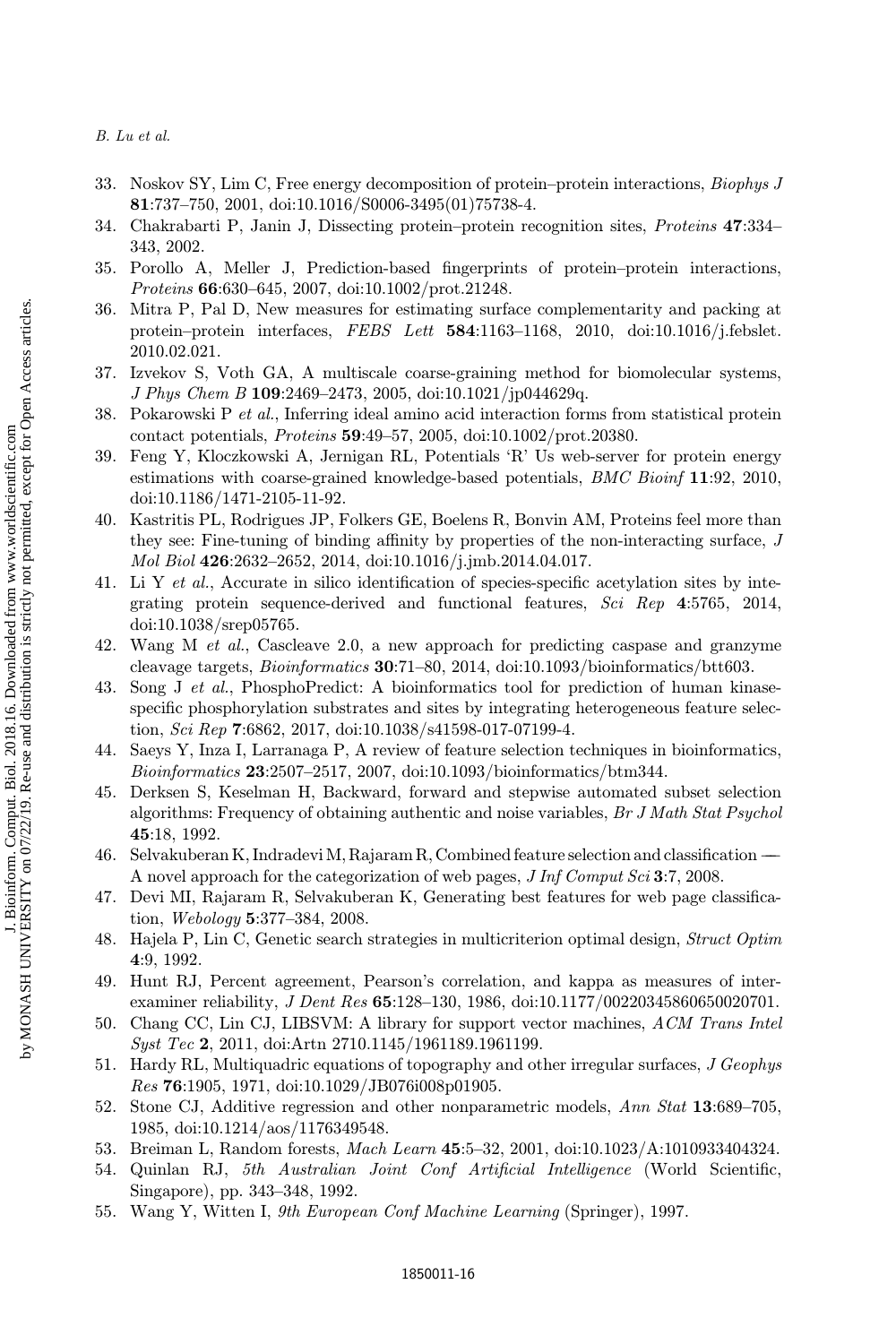- 56. Kang DS et al., Structure of an arrestin2-clathrin complex reveals a novel clathrin binding domain that modulates receptor trafficking, J Biol Chem 284:13, 2009.
- 57. Hoffmann C, Ziegler N, Reiner S, Krasel C, Lohse MJ, Agonist-selective, receptor-specific interaction of human P2Y receptors with beta-arrestin-1 and -2, *J Biol Chem* 283:30933-30941, 2008.
- 58. Booth DG, Hood FE, Prior IA, Royle SJ, A TACC3/ch-TOG/clathrin complex stabilises kinetochore fibres by inter-microtubule bridging,  $EMBO J 30:14$ , 2014.
- 59. Sato Y et al., Structural basis for docking of peroxisomal membrane protein carrier Pex19p onto its receptor Pex3p, EMBO J 29:4083–4093, 2010, doi:10.1038/emboj. 2010.293.
- 60. Ghaedi K, Tamura S, Okumoto K, Matsuzono Y, Fujiki Y, The peroxin pex3p initiates membrane assembly in peroxisome biogenesis, Mol Biol Cell 11:18, 2000.
- 61. Jones JM, Morrell JC, Gould SJ, PEX19 is a predominantly cytosolic chaperone and import receptor for class 1 peroxisomal membrane proteins, J Cell Biol 164:11, 2004.



Bangli Lu received his M.E. degree from Guang Xi University, China. His research interests are bioinformatics, machine learning, data mining, and big data processing.



Chen Li received his Ph.D. degree in bioinformatics from Monash University, Australia. He is currently a postdoctoral research fellow at the Monash Biomedicine Discovery Institute, Monash University. His research interests include systems immunology, proteomics, immune-peptidomics, systems biology, and data mining.